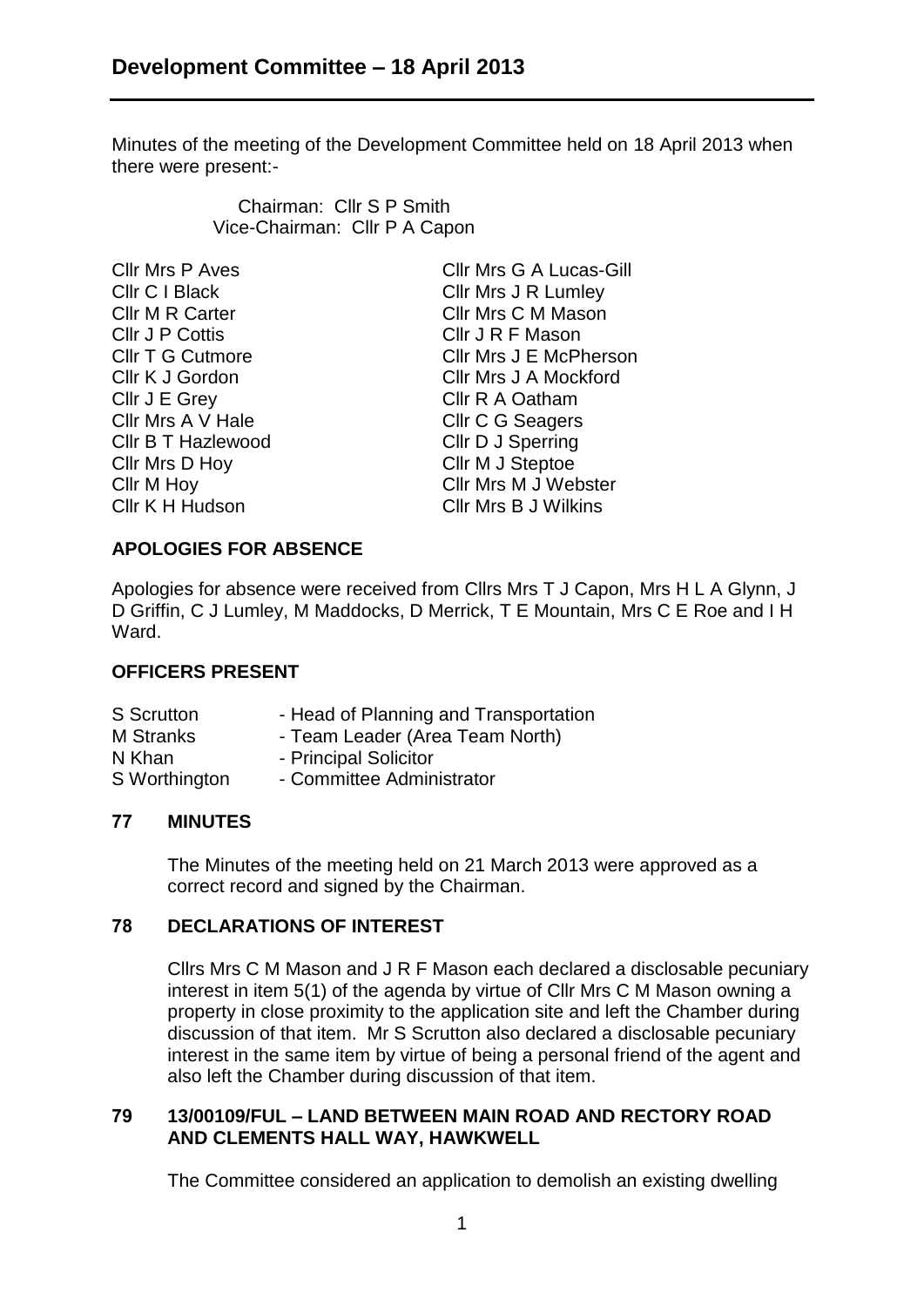and construct a single storey part pitched roofed part flat roofed sales building and car parking area.

### **Resolved**

That the application be approved, subject to the following conditions:-

- 1. The use hereby permitted shall be for a temporary period expiring on 17 April 2015 whereby upon expiry of the consent hereby given the sales building shall be reinstated for use as a domestic garage and the flat roofed side and rear additions shall be removed.
- 2. The use hereby permitted shall be for the purposes of a sales office associated with the adjoining residential development, as approved on 17 December 2012 under application no. 12/00381/FUL and for no other purpose. (HPT)

**(Note:** Cllrs Mrs C M Mason and J R F Mason wished it to be noted that they had voted against the above decision.)

### **80 12/00777/FUL – 49 SOUTHEND ROAD, HOCKLEY**

The Committee considered an application to demolish an existing bungalow and construct a three storey building containing 6 no. two-bedroomed flats, form parking, refuse collection point and amenity areas and construct cycle store and new vehicular access from Southend Road.

Mindful of officers' recommendation for approval, Members nevertheless considered that the application should be refused on the grounds that the design, mass, bulk and positioning of the building proposed would detract from the prevailing character of the street scene.

## **Resolved**

That the application be refused for the following reasons:-

- (1) The proposal, by way of the significant mass and bulk of the building proposed and its deep positioning into the site, with the proposed site frontage layout dominated by off street parking, would detract from the prevailing character of the built development east of Hockley town centre, which in the main comprises domestic scale dwellings and buildings with landscaped frontages. If allowed, the proposal would lack a softened green appeal contrary to the existing development on the site, proving detrimental to the amenity afforded to the street scene.
- (2) The proposal would fail to reinforce local distinctiveness and would not provide a cohesive, balanced design or add a positive visual presence to the detriment of the street scene in the locality. The design features, including a flat roofed area at first floor to the rear, lacks uniformity in window to wall proportions throughout each elevation, and locates